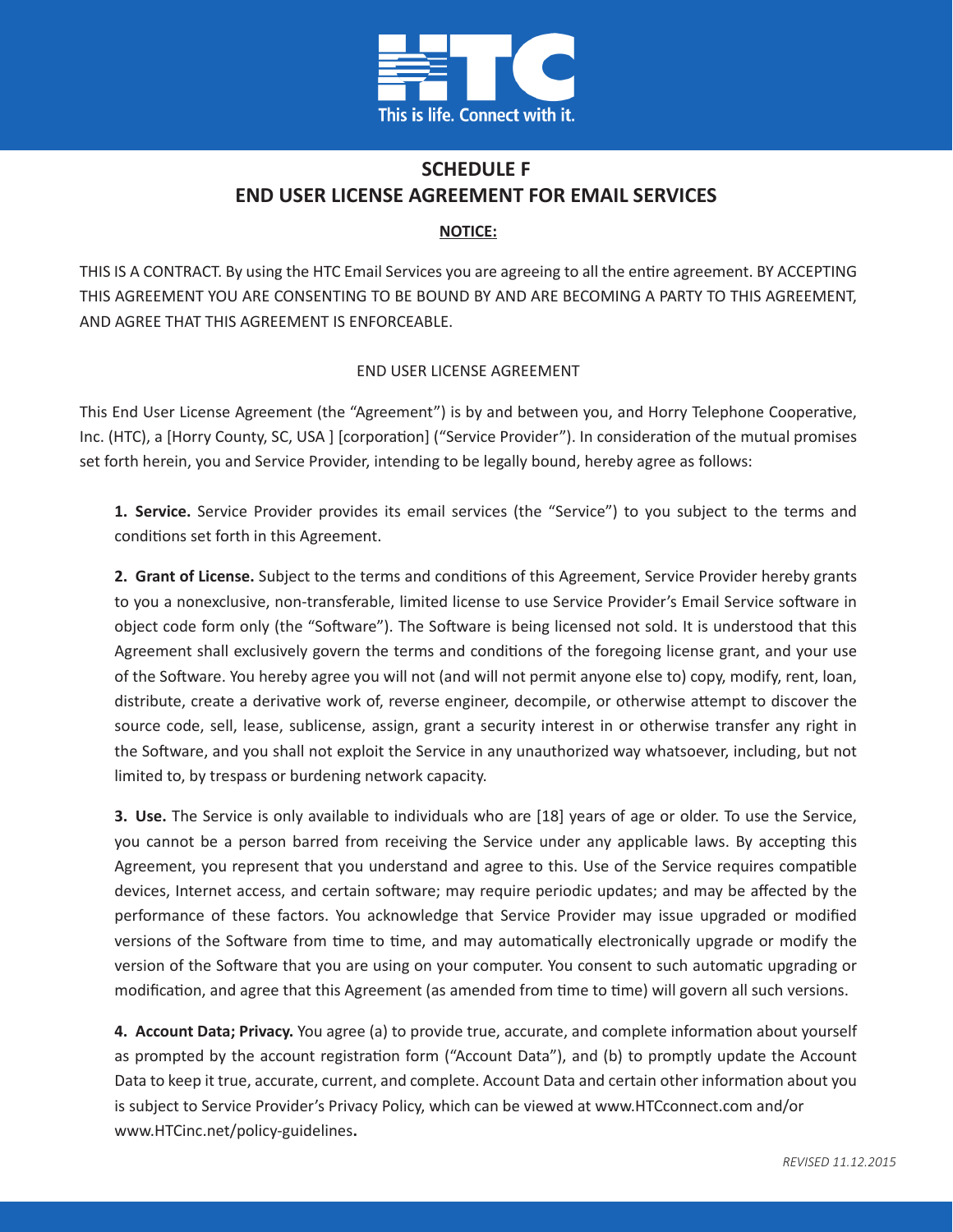**5. Content.** You are responsible for all information, text, data, music, sound, photographs, graphics, video, messages, and other materials (collectively, "Content") uploaded, downloaded, emailed, transmitted, stored or otherwise made available through your use of the Service or use of the Service by others through your account. As between you and Service Provider, you (and not Service Provider) are solely responsible for any Content stored, transmitted, or otherwise made available through your account. You understand that by using the Service you may encounter Content that you may find offensive, indecent, or objectionable, and that you may expose others to Content that they may find objectionable. Service Provider does not control the Content made available through the Service, nor does it guarantee the accuracy, integrity or quality of such Content. You understand and agree that your use of the Service and any Content is solely at your own risk.

6. Your Conduct. You agree that you will NOT use the Service (nor will you permit anyone else to use the Service) to:

• upload, download, post, email, transmit, store or otherwise make available any Content that is unlawful, harassing, threatening, harmful, tortious, defamatory, libelous, abusive, violent, obscene, vulgar, invasive of another's privacy, hateful, racially or ethnically offensive, or otherwise objectionable;

• stalk, harass, or threaten another;

• request or collect personal or other information from a minor who is not personally known to you or otherwise use the Service to harm a minor in any way; impersonate any person or entity, or falsely state or otherwise misrepresent your affiliation with a person or entity;

• engage in any copyright infringement or other intellectual property infringement (including uploading any content to which you do not have the right to upload), or disclose any trade secret or confidential information in violation of a confidentiality, employment, or nondisclosure agreement;

• send, transmit or otherwise make available any unsolicited or unauthorized email messages, advertising, promotional materials, junk mail, spam, or chain letters;

• forge any header or otherwise manipulate identifiers in order to mislead recipients as to the origin of any Content transmitted through the Service;

• send, transmit, store, or otherwise make available any material that contains viruses or any other computer code, files or programs designed to harm, interfere or limit the normal operation of the Service (or any part thereof), or any other computer software or hardware;

• interfere with or disrupt the Service (including accessing the Service through any automated means, like scripts or web crawlers), or any servers or networks connected to the Service, or any policies, requirements or regulations of networks connected to the Service;

• take any action that imposes an unreasonable or disproportionately large load on the Service Provider or its suppliers;

• plan or engage in any illegal activity; and/or

• gather and store personal information on any other users of the Service to be used in connection with any of the foregoing prohibited activities.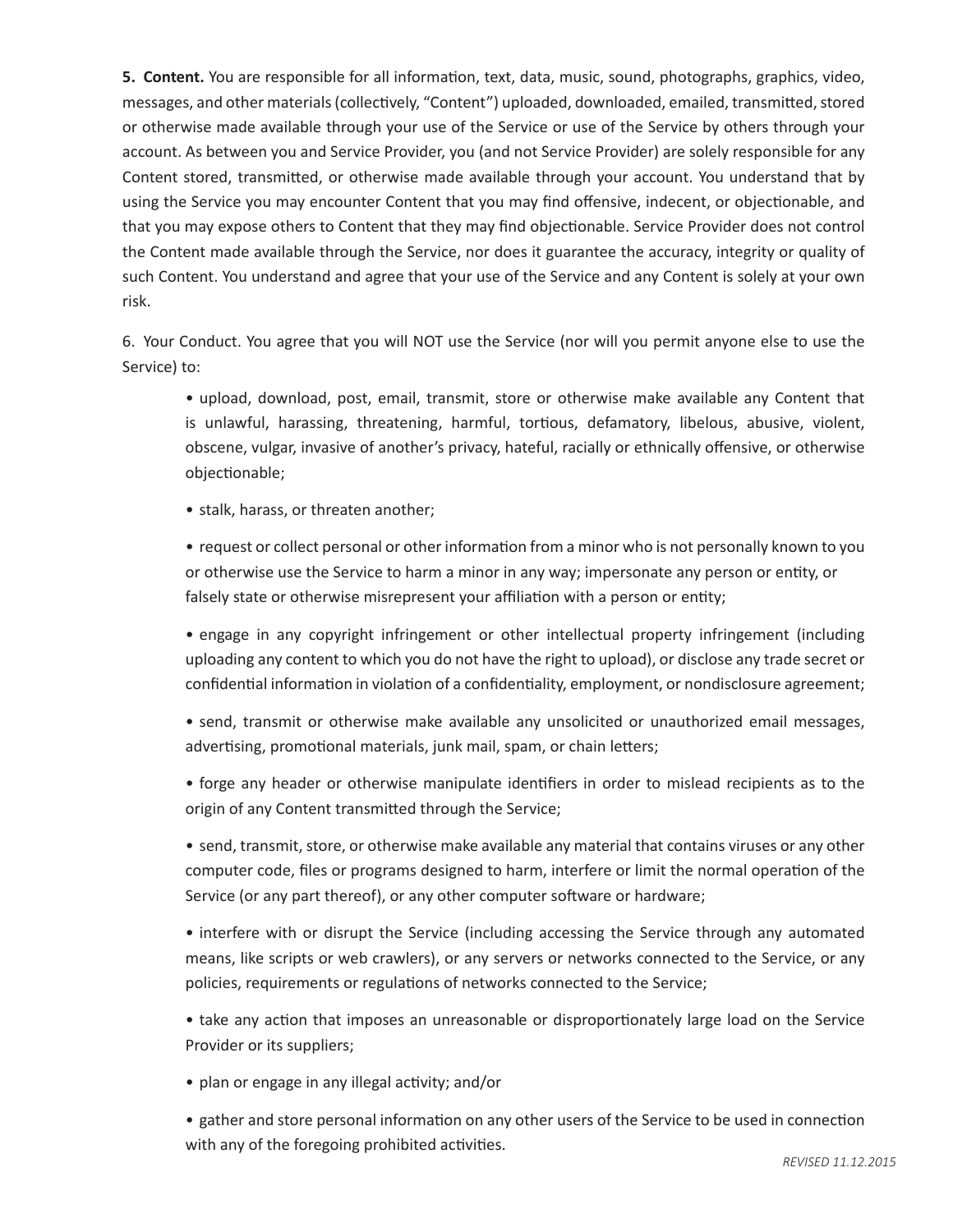**7. Termination.** Termination by You. You may terminate your account and/or stop using the Service at any time. To terminate your account contact Service Provider at 843-365-2154. Any fees paid by you prior to your termination are nonrefundable(except as expressly permitted otherwise by this Agreement), including any fees paid in advance for the billing year during which you terminate. Termination of your account shall not relieve you of any obligation to pay any accrued fees or charges.

Superseding Terms. Service Provider may terminate this Agreement by offering you a superseding agreement for Service or any replacement or modified version of or upgrade or new release of the Software, and your continued use of the Software or such replacement, modified or upgraded version or new release, constitutes your acceptance of such superseding agreement pursuant to Section 28 of this Agreement.

**8. Termination or Suspension by Service Provider.** Service Provider may at any time, under certain circumstances and without prior notice, immediately terminate or suspend all or a portion of your account and/or access to the Service. Cause for such termination shall include:

(a) violations of this Agreement or any other policies or guidelines that are referenced herein and/or posted on the Service;

(b) a request by you to cancel or terminate your account;

- (c) a request and/or order from law enforcement, a judicial body, or other government agency;
- (d) where provision of the Service to you is or may become unlawful;
- (e) unexpected technical or security issues or problems;
- (f) your participation in fraudulent or illegal activities; or
- (g) failure to pay any fees owed by you in relation to the Service.

Any such termination or suspension shall be made by Service Provider in its sole discretion and Service Provider will not be responsible to you or any third party for any damages that may result or arise out of such termination or suspension of your account and/or access to the Service. In addition, Service Provider reserves the right to modify or terminate the Service (or any part thereof), for any other reason in its sole discretion either temporarily or permanently. Service Provider will post on our website and/or will send an email to the primary address associated with your account to provide notice of any material changes to the Service. It is your responsibility to check for any such notices. You agree that Service Provider shall not be liable to you or any third party for any modification or cessation of the Service. If you have paid to use the Service and we terminate it or materially downgrade its functionality, we will provide you with a pro rata refund of any pre-payment.

*Effects of Termination.* Upon termination of your account you will lose all access to the Service and any portions thereof, including, but not limited to, your Content. In addition, after a period of time, Service Provider will delete information and data stored in or as a part of your account(s).

**9. Payment; Automatic Renewal Payments.** In exchange for the Service, you shall pay Service Provider the subscription fees specified at the time of purchase. Thereafter, for each successive subscription term, at the time of renewal, your credit card or account, as the case may be, will be charged our then-current subscription fees; provided that if the fees for renewal have increased, Service Provider will notify you at least fourteen (14) days prior to renewal so that you have an opportunity to elect not to renew.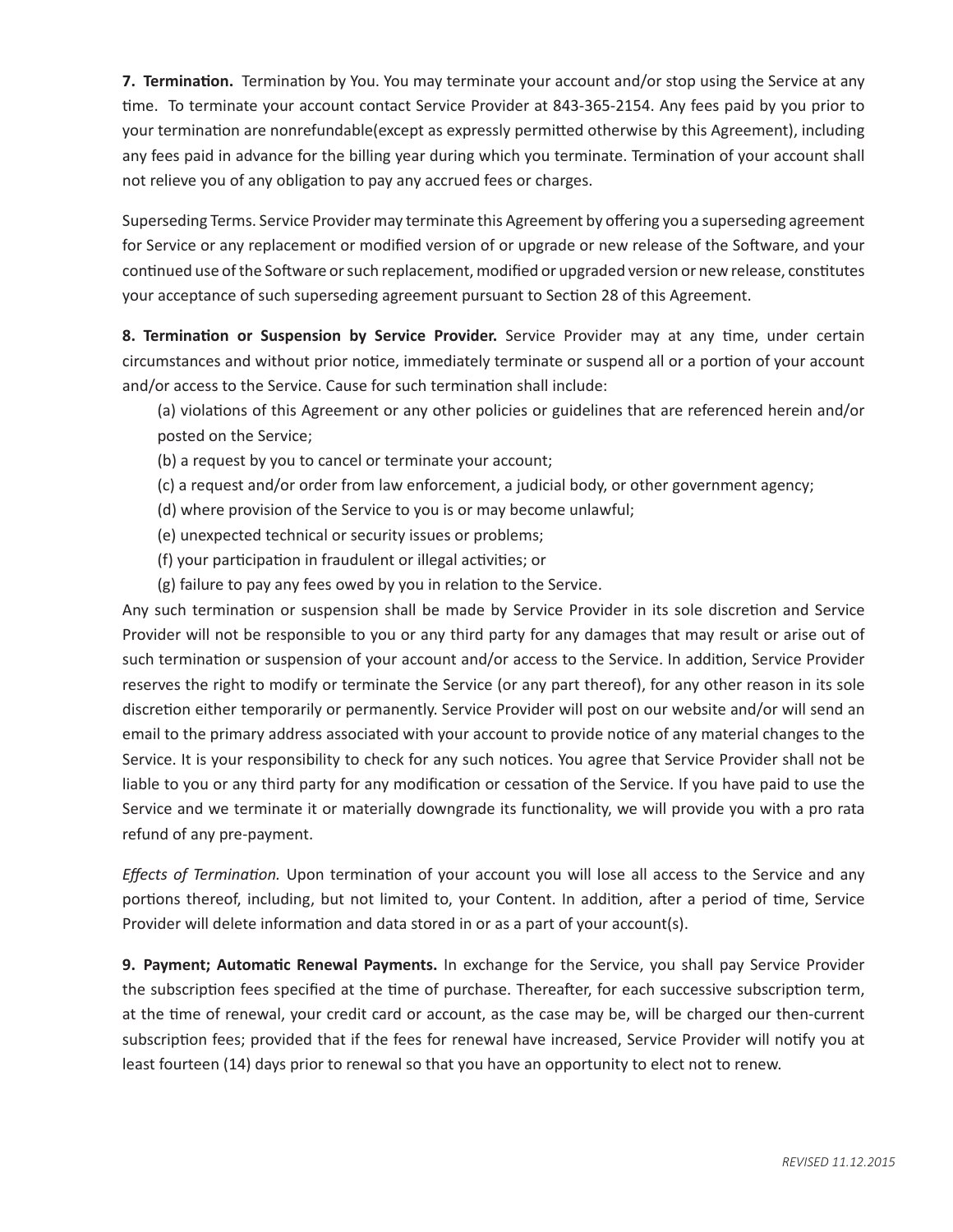**10. Ownership.** You acknowledge that the Service and Software are and shall remain the sole and exclusive property of Service Provider, and that Service Provider shall own all right, title and interest therein, together with all trademark, trade secret, copyright, and other intellectual property rights therein, foreign and domestic. You further agree that the Service and Software contain proprietary and confidential information that is protected by applicable intellectual property and other laws, including but not limited to copyright. You agree that you will not use such proprietary information or materials in any way whatsoever except for use of the Service in compliance with this Agreement. No portion of the Service may be reproduced in any form or by any means, except as expressly permitted in these terms.

**11. Disclaimer of Warranty.** YOU UNDERSTAND AND AGREE THAT THE SERVICE IS PROVIDED ON AN "AS IS" AND "AS AVAILABLE" BASIS. SERVICE PROVIDER AND ITS AFFILIATES, SUBSIDIARIES, OFFICERS, DIRECTORS, EMPLOYEES, AGENTS, PARTNERS AND LICENSORS EXPRESSLY DISCLAIM ALL WARRANTIES OF ANY KIND, WHETHER EXPRESS OR IMPLIED, INCLUDING BUT NOT LIMITED TO THE IMPLIED WARRANTIES OF MERCHANTABILITY, FITNESS FOR A PARTICULAR PURPOSE, AND NON-INFRINGEMENT. FURTHER, SERVICE PROVIDER AND ITS AFFILIATES, SUBSIDIARIES, OFFICERS, DIRECTORS, EMPLOYEES, AGENTS, PARTNERS AND LICENSORS MAKE NO WARRANTY THAT (a) THE SERVICE WILL MEET YOUR REQUIREMENTS; (b) YOUR USE OF THE SERVICE WILL BE TIMELY, UNINTERRUPTED, SECURE OR ERROR-FREE; (c) ANY INFORMATION OBTAINED BY YOU AS A RESULT OF THE SERVICE WILL BE ACCURATE OR RELIABLE; OR (d) ANY DEFECTS OR ERRORS IN THE SOFTWARE PROVIDED TO YOU AS PART OF THE SERVICE WILL BE CORRECTED. SERVICE PROVIDER DOES NOT REPRESENT OR GUARANTEE THAT THE SERVICE WILL BE FREE FROM LOSS, CORRUPTION, ATTACK, VIRUSES, INTERFERENCE, HACKING, OR OTHER SECURITY INTRUSION, AND SERVICE PROVIDER DISCLAIMS ANY LIABILITY RELATING THERETO.

ANY MATERIAL DOWNLOADED OR OTHERWISE OBTAINED THROUGH THE USE OF THE SERVICE IS ACCESSED AT YOUR OWN DISCRETION AND RISK, AND YOU WILL BE SOLELY RESPONSIBLE FOR ANY DAMAGE TO YOUR DEVICE OR COMPUTER, OR FOR LOSS OF DATA THAT RESULTS FROM THE DOWNLOAD OF ANY SUCH MATERIAL. YOU FURTHER ACKNOWLEDGE THAT THE SERVICE IS NOT INTENDED OR SUITABLE FOR USE IN SITUATIONS OR ENVIRONMENTS WHERE THE FAILURE OR TIME DELAYS OF, OR ERRORS OR INACCURACIES IN, THE CONTENT, DATA OR INFORMATION PROVIDED BY THE SERVICE COULD LEAD TO DEATH, PERSONAL INJURY, OR SEVERE PHYSICAL OR ENVIRONMENTAL DAMAGE.

**12. Limitation of Liability.** SERVICE PROVIDER AND ITS AFFILIATES, SUBSIDIARIES, OFFICERS, DIRECTORS, EMPLOYEES, AGENTS, THIRD PARTY SERVICE PROVIDERS, PARTNERS AND LICENSORS SHALL NOT BE LIABLE FOR ANY INDIRECT, INCIDENTAL, SPECIAL OR CONSEQUENTIAL DAMAGES INCURRED BY YOU OR ANY THIRD PARTY, UNDER ANY THEORY OF LIABILITY, INCLUDING LOSS OF PROFITS, REVENUE, DATA OR USE, AND INCLUDING THE COST OF PROCURING SUBSTITUTE GOODS, EVEN IF SERVICE PROVIDER HAS BEEN ADVISED OF THE POSSIBILITY OF SUCH DAMAGES. IN NO EVENT SHALL THE AGGREGATE LIABILITY OF SERVICE PROVIDER, ITS AFFILIATES, SUBSIDIARIES, OFFICERS, DIRECTORS, EMPLOYEES, AGENTS, THIRD PARTY SERVICE PROVIDERS, PARTNERS AND LICENSORS ARISING OUT OF YOUR USE OF THE SERVICE OR OTHERWISE UNDER THIS AGREEMENT FOR ANY DAMAGES, UNDER ANY THEORY OF LIABILITY, EXCEED ONE MONTH'S SUBSCRIPTION FEE FOR THE SERVICE. BECAUSE SOME JURISDICTIONS DO NOT ALLOW THE EXCLUSION OR LIMITATION OF LIABILITY FOR CONSEQUENTIAL OR INCIDENTAL DAMAGES, THE ABOVE LIMITATION MAY NOT APPLY TO YOU.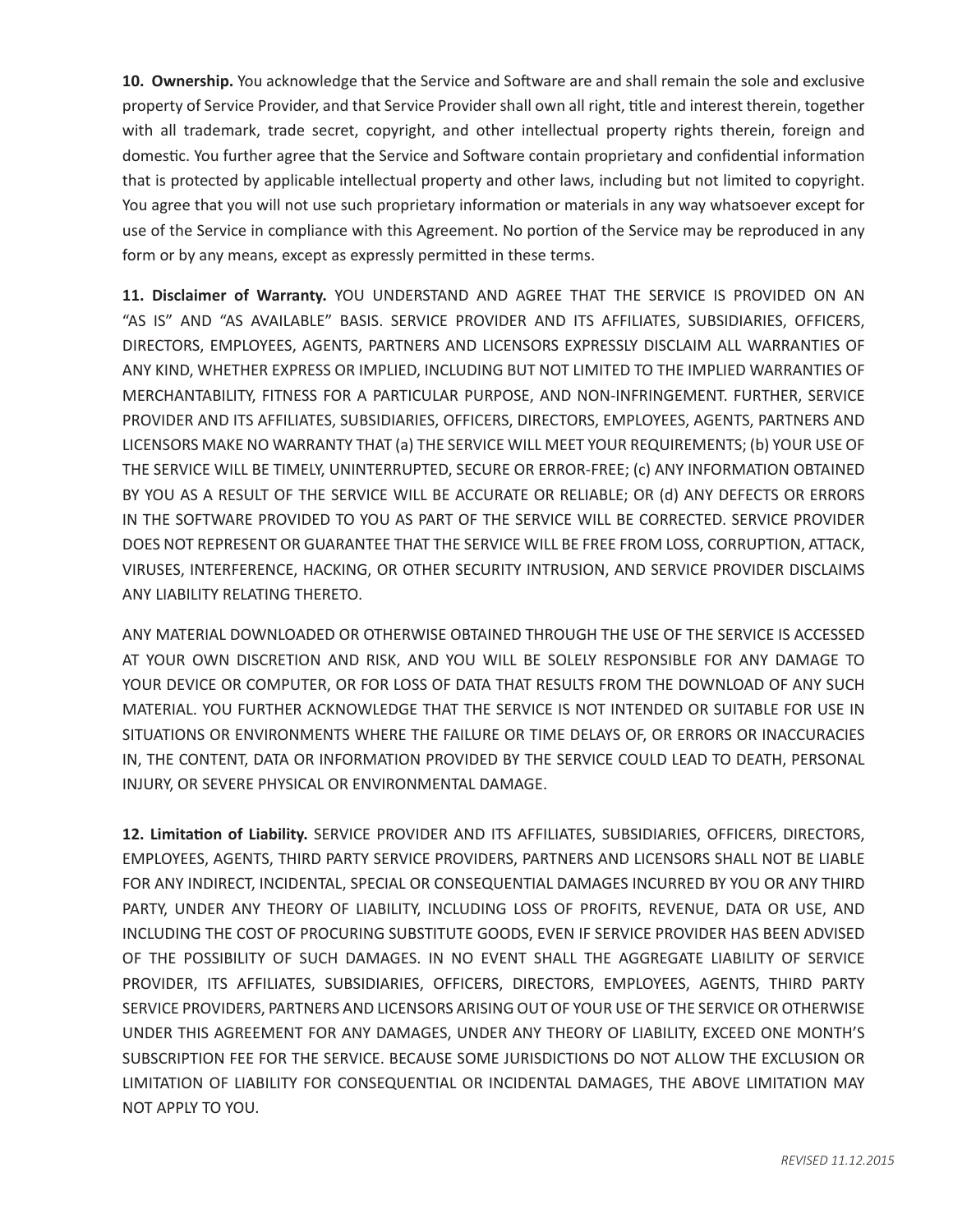**13. Indemnification.** You shall indemnify, defend and hold harmless Service Provider and its subsidiaries and affiliates, and their respective members, officers, employees and agents, for any and all loss, liability, or damages (including court costs and reasonable attorney's fees), arising out of or incurred in connection with (a) a breach by you of any term or condition of this Agreement, (b) any Content you submit, post, transmit, or otherwise make available through the Service; (c) your use of the Service; or (d) your violation of any rights of another.

**14. Export Laws.** You agree that the Service and Software may be subject to restrictions and controls imposed by the Export Administration Act and the Export Administration Regulations of the United States (the "Acts"). You agree and certify that the Service and Software are not being used and will not be used for any purpose prohibited by the Acts. You may not access, download, store, load, install, execute, display, copy, export, or re-export the Service or Software (a) into or to a national or resident of, any country to which the United States has embargoed goods, or (b) to anyone on the United States Treasury Department's list of Specially Designated Nationals or the U.S. Commerce Department's Table of Deny Orders. By accessing, downloading, storing, loading, installing, executing, displaying, or copying the Service or Software, you are representing and warranting that you are not located in, under the control of, or a national or resident of any such country or on any such list. You acknowledge that it is your sole responsibility to comply with any and all government export and other applicable laws and that Service Provider has no further responsibility for such after the initial license to you. You warrant and represent that neither the U.S. Commerce Department, Bureau of Export Administration nor any other U.S. federal agency has suspended, revoked or denied your export privileges.

**15. Monitoring the Service.** Service Provider has no obligation to monitor the Service, but may do so itself, and/or through its third party service providers

- (a) to comply with laws, regulations, or governmental or legal requests;
- (b) to protect the overall integrity of the Service;
- (c) to operate the technical aspects of the Service in a proper, effective, and reasonable manner;

(d) to protect the rights, property or safety of Service Provider, its users, a third party, or the public; and (e) to enforce or prevent breaches of this Agreement. You acknowledge and agree that Service Provider and its third party service providers may, without liability to you, access, use, preserve and/or disclose your mailbox and account information and Content for any of the foregoing reasons.

**16. Survival.** Unless expressly terminated pursuant to the terms of this Agreement, Sections 10, 11, 12, and 13 hereof, and any other provisions that by their nature survive termination of this Agreement, shall survive termination of the Agreement.

**17. Independent Contractor Relationship.** Nothing in this Agreement shall be construed to create any partnership, joint venture or agency relationship of any kind. You have no authority under this Agreement to assume or create any obligations on behalf of Service Provider or in the name of Service Provider or to bind Service Provider to any contract, agreement or undertaking with any third party.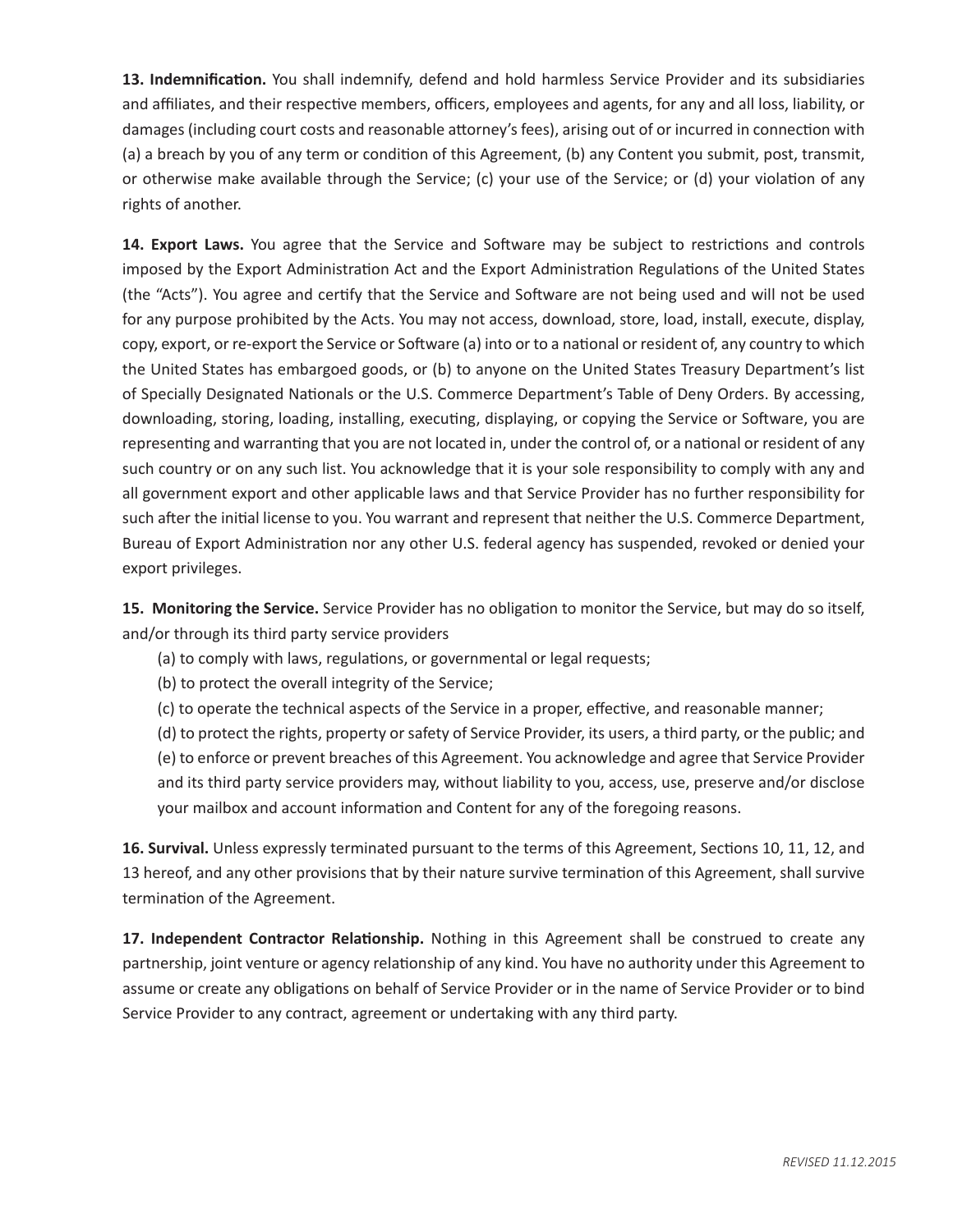**18. Notices.** Any notice required or permitted to be given hereunder by either party shall be delivered in writing (if notice is sent to Service Provider) or by email or in writing (if notice is sent to you). Written notice to Service Provider shall be delivered to:

> HTC. Customer Service Internet P.O. Box 1820 Conway, SC 29528-1820

**19. Governing Law.** This Agreement and the rights and obligations of the parties hereunder shall be governed by and construed in accordance with the laws of New York without regard to conflict of law rules and the federal laws of the United States. Notwithstanding the foregoing, this Agreement shall not be governed or interpreted in any way by referring to any law based on the Uniform Computer Information Act ("UCITA") or any other act derived from or related to UCITA, even if such law is adopted in New York. Furthermore, the United Nations Convention on Contracts for the International Sale of Goods does not apply to this Agreement.

**20. Enforceability.**If any one or more provisions of this Agreement shall be found to be illegal or unenforceable in any respect, the validity, legality and enforceability of the remaining provisions shall not in any way be affected or impaired thereby, provided the surviving Agreement materially comports with the parties' original intent.

**21. Time to Bring a Cause of Action.** No action, regardless of form, arising out of the transactions under this Agreement, may be brought by you more than one (1) year after the cause of action has occurred, or was discovered to have occurred.

**22. Waiver.** Waiver or forbearance by Service Provider to claim a breach of any provision of this Agreement or exercise any right or remedy provided by this Agreement or applicable law, shall not be deemed to constitute a waiver with respect to any subsequent breach of any provision hereof.

**23. Assignment.** You may not assign this Agreement without the prior written consent of Service Provider, not to be unreasonably withheld. Any attempted assignment in violation of the foregoing shall be null and void. Service Provider shall be free to assign its rights and obligations hereunder. Subject to the foregoing, this Agreement shall be binding upon and inure to the benefit of the parties hereto, their successors and assigns.

**24. Entire Agreement.** This Agreement represents the complete and entire understanding between the parties regarding the subject matter hereof and supersedes all prior negotiations, representations or agreements, either written or oral, regarding this subject matter.

**25. Headings.** The headings in this Agreement are for convenience only and shall not affect in any way the meaning of the provisions to which they refer.

**26. Jurisdiction.** The parties agree that any legal proceedings as between the parties with respect to the subject matter hereof, shall take place in a court with jurisdiction located in Erie County, New York, and the parties irrevocably consent to the personal jurisdiction and venue of such court.